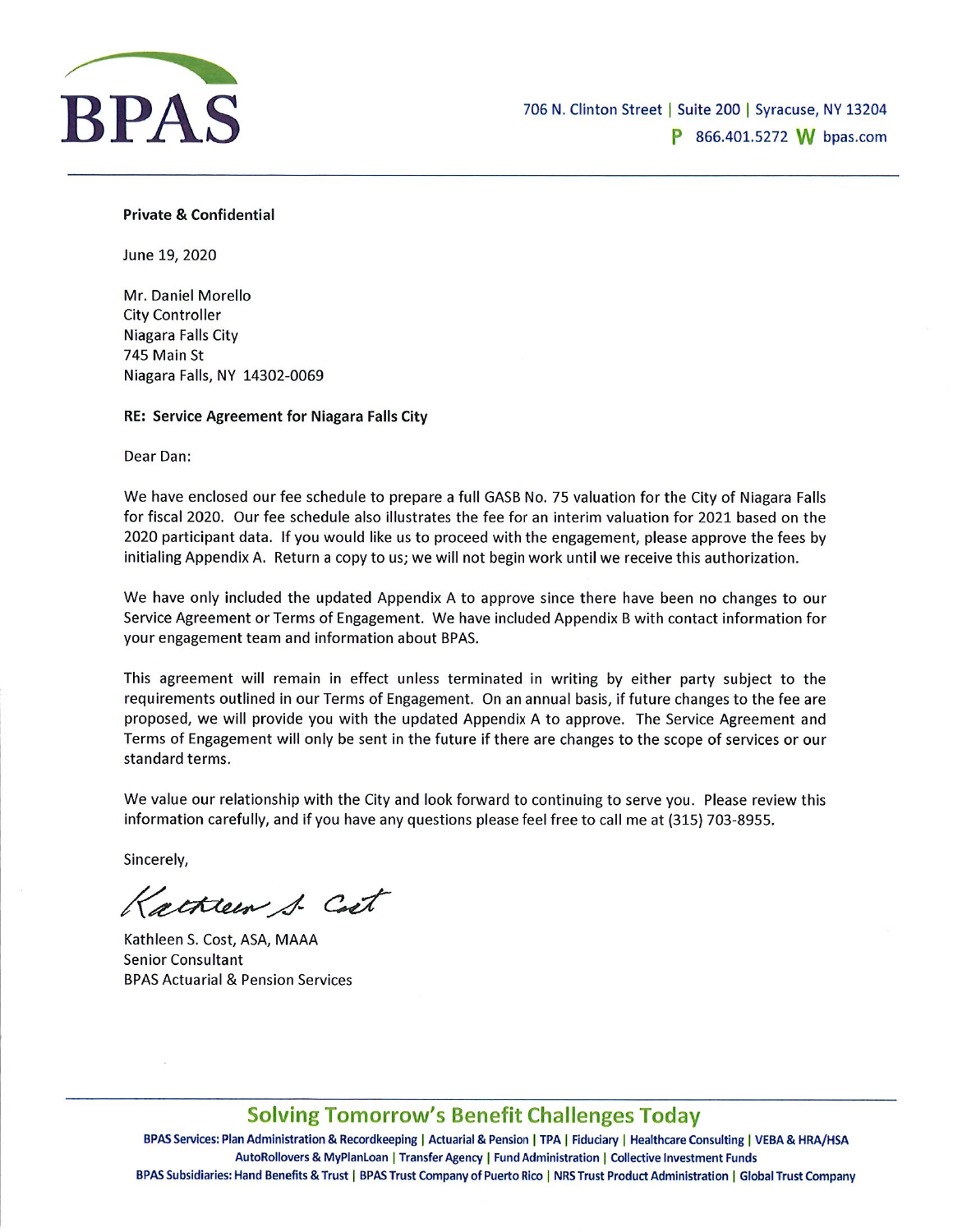## APPENDIX A - FEE SCHEDULE

# RETIREE GROUP HEALTH BENEFITS PROGRAM SPONSORED BY NIAGARA FALLS CITY

Full Actuarial Valuation Services.................................................................................... \$9,500

#### GASB 75 Full Actuarial Valuation for the fiscal year ending 12/31/2020

- Analysis of census data.
- Analysis of plan provisions and development of per capita claims costs.
- Calculation of Total OPEB Liability as of the beginning of the fiscal year.
- Determination of Annual OPEB Expense for the fiscal year.
- Preparation of the actuarial valuation report detailing the results of the valuation.
- Determination of the Plan Fiduciary Net Position at fiscal year end.
- Development of Required Supplemental Information and Notes to the Financial Statements to be included on the financial statements.

### Interim Actuarial Valuation Services.............................................................................. \$3,000

GASB 75 Interim Actuarial Valuation for the fiscal year ending 12/31/2021

- Calculation of Total OPEB Liability as of the beginning of the fiscal year.
- Determination of Annual OPEB Expense for the fiscal year.
- Determination of the Plan Fiduciary Net Position at fiscal year end.
- Development of Required Supplemental Information and Notes to the Financial Statements to be included on the financial statements.

For services or additional work that is hourly based, our rates range from \$125 to \$580. Every attempt will be made to have the work performed at the lowest billing rate possible.

| Appendix A, Fee Schedule - Page 1               |                       | Niagara Falls City | <b>INITIAL</b> |
|-------------------------------------------------|-----------------------|--------------------|----------------|
| Effective Date: 1/1/2020                        | 2020 Sponsor Initials | Date               | <b>HERE</b>    |
| <b>BPAS Actuarial and Pension Services, LLC</b> | 2021 Sponsor Initials | Date               |                |
|                                                 |                       |                    |                |